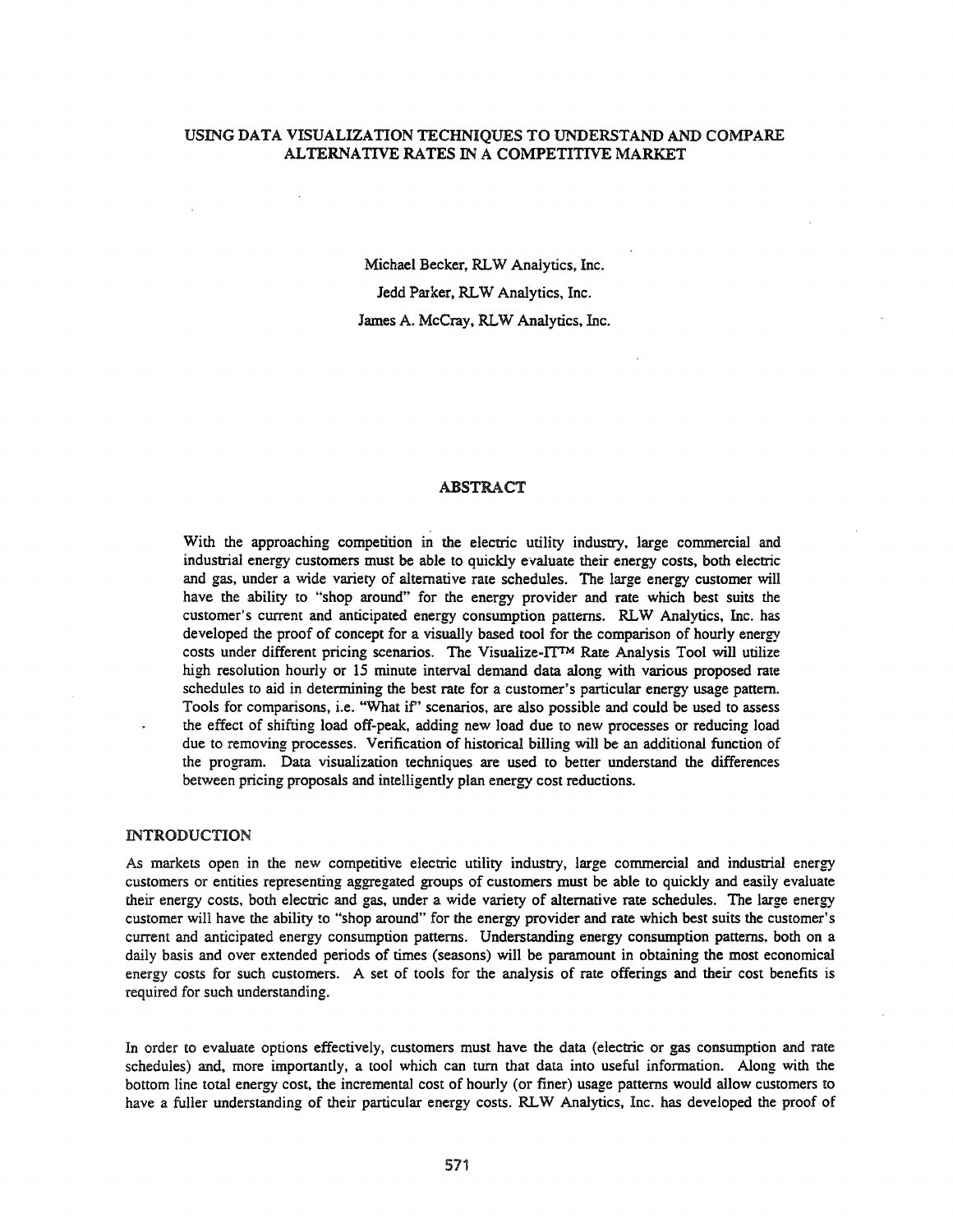concept for a visually based tool to be used in the evaluation of hourly energy costs under different pricing scenarios. The Visualize-ITTM Rate Analysis Tool utilizes high resolution hourly or 15 minute interval electric or gas demand (CCF or kW) data to aid in determining the best rate for a customer's unique energy usage pattern. This paper details a proof of concept for the continued development of the software and process.

### UNDERSTANDING ENERGY USAGE PATTERNS

Understanding energy usage patterns will become increasingly important as customers evaluate different rate offerings or real time pricing. Current electric rate schedules for large customers are often based on both the total energy consumed as well as the peak demand during various time periods. Future rate schedules and real time pricing may demand hour by hour price variation and require a more thorough understanding of the corresponding hour by hour energy consumption at a site or group of sites. RLW's Visualize-IT software currently provides an EnergyPrint™ which is developed using interval consumption (kW or CCF) data collected on 5. 15. 30 or 60 minute intervals and allows for a quick qualitative evaluation of energy usage patterns. A more quantitative analysis of energy usage patterns is also available. Figure 1 shows EnergyPrints for the whole premise and several end uses for a simulated site. In the EnergyPrint, the days of the analysis period (usually 365 days) are on the vertical axis, the hour of the day is on the horizontal axis, and the interval demand is color coded based on its level with lighter colors representing higher energy consumption for the interval. Each end use has its own legend indicating the range of demands for that end use. By examining the EnergyPrint the analyst can become familiar with the energy usage patterns of the facility in question. By associating costs with the hourly interval data, a "CostPrint" can be developed which shows the energy cost patterns for the site.



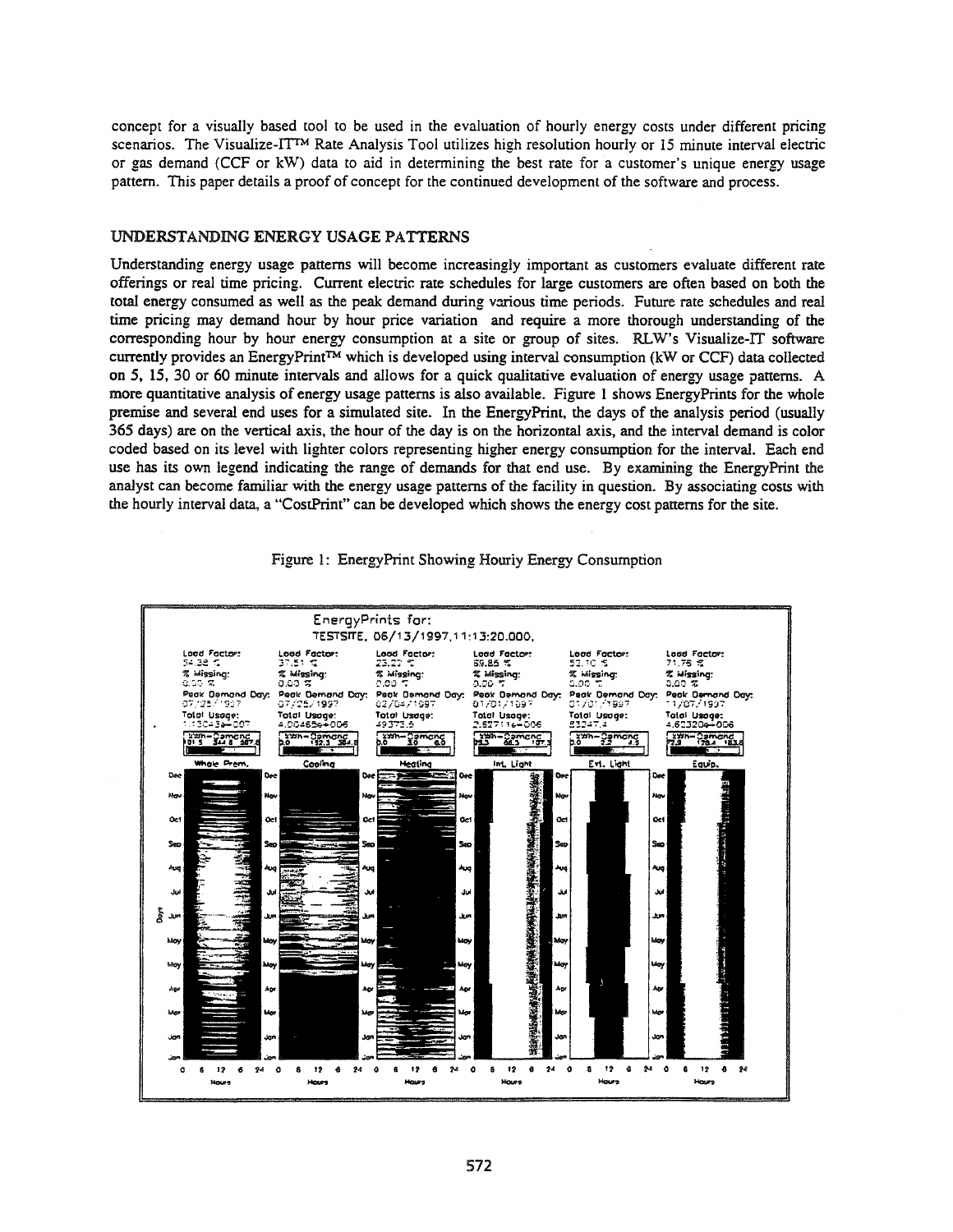## ANALYSIS OF RATES

As stated above, both demand data and rate schedules will be required to develop a full analysis of the benefits of particular rate offerings from energy providers. "Cost patterns" which combine the energy consumption and .the rate schedules will be the basis for evaluating offered rate schedules. The envisioned tool will enable an analyst to access existing rates, as well as add new rate offerings, and create side by side qualitative and quantitative comparisons of the various rate schedules as they relate to the analyst's unique site or sites. A "bottom line" energy cost for each rate under analysis would be provided. Anafysis tools for further quantitative analyses would give a more complete understanding of energy cost by enabling the analyst to see how hour by hour energy consumption at a site relates to the total energy cost. With the appropriate process or end use level data, the analyst could evaluate the energy costs allocated to the various processes at the site as well. An additional potential use of the program would be to verify current billings based on actual consumption and current rate schedules.

## "WHAT IF?" SCENARIO EVALUATION

The next step in the analysis of the energy consumption of a site is to examine "What If?" scenarios of adding or deleting new processes and loads or the shifting of processes or loads to alternate time periods based on the rate schedules under scrutiny. The evaluation of energy costs would be an integral part of the overall analysis of the economic benefits or costs of shifting a particular part of an operation from a "peak" to an "off peak" time period or vice versa. In addition, the energy cost savings associated with upgrading to more efficient equipment could also be performed, thus improving the accuracy of the cost justification of such upgrades. These energy cost analyses could be based on current and alternate rates.

## EXTENSION FROM PROOF OF CONCEPT

The current software is based on simple rate structures and requires enhancement. Rate schedules such as time of use and consumption plus demand charges are currently included in the program, but more complicated rates currently exist in the market place and could be incorporated into the toolset. In addition, the development of the "What-If?" scenario tool is not complete. Other additions to the software are seen as either necessary or preferable. Several steps would be required to move the current proof of concept software to a complete and robust software package. These steps include:

- Interfacing with Existing Rate Databases
- Development of a "Rate Wizard" for entering new rate schedules for use in analysis
- Completion of the "What If?" scenario tool
- Expansion of toolset based on individual customers' needs

Each of these steps are discussed below.

## Interlacing with Existing Rate Databases

In order to provide the most extensive selection of rate schedules, the toolset will draw on already existing rate schedule databases. Such data bases are available from Electric Power Software, Utility Marketing Services, Energy Interactive, and Mykytyn Consulting Group, Inc. An alternate approach may be the incorporation the CostPrint and related functions into existing software offered by these companies.